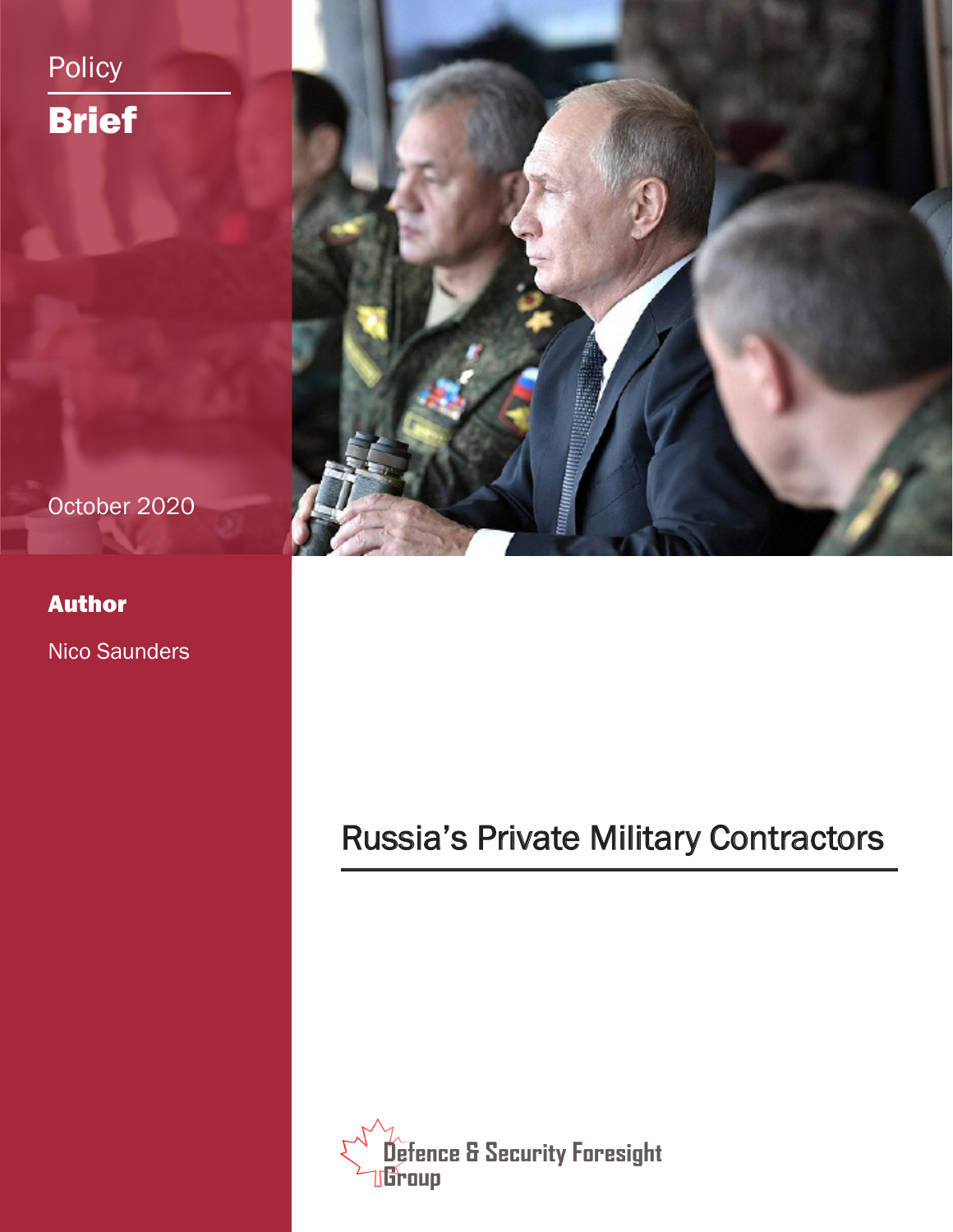# About the Author



Nico Saunders is a PhD in Global Governance student at the Balsillie School of International Affairs, through the University of Waterloo. Her interests are centered around social perspective on national security, and how that translates, or influences 'community' conflict prevention strategies.

Previously, Nico has worked as a Strategy Specialist in the Ontario government's Prevention Office, and as a research assistant at Defence Research and Development Canada. Nico is a junior affiliate at the Canadian Network for Research on Terrorism, Security and Society (TSAS).

#### **Funding Acknowledgment**

This Policy Brief was funded by the Defence and Security Foresight Group which receives funding from the Mobilizing Insights in Defence and Security (MINDS) program designed to facilitate collaboration and mobilize knowledge between the Department of National Defence, the Canadian Armed Forces, and academia and other experts on defence and security issues. Through its Targeted Engagement Grants, collaborative networks, scholarships, and expert briefings, MINDS works and collaborates with key partners to strengthen the foundation of evidence-based defence policy making. These partnerships drive innovation by encouraging new analyses of emerging global events, opportunities, and crises, while supporting a stronger defence and security dialogue with Canadians.

The development of this policy brief was inspired by the working paper "Russia's Private Military Contractors: Cause for Worry?" written by Dr. Sergey Sukhankin.

For more information on our network please visit our website uwaterloo.ca/dsf-group or email us at dsfgroup@uwaterloo.ca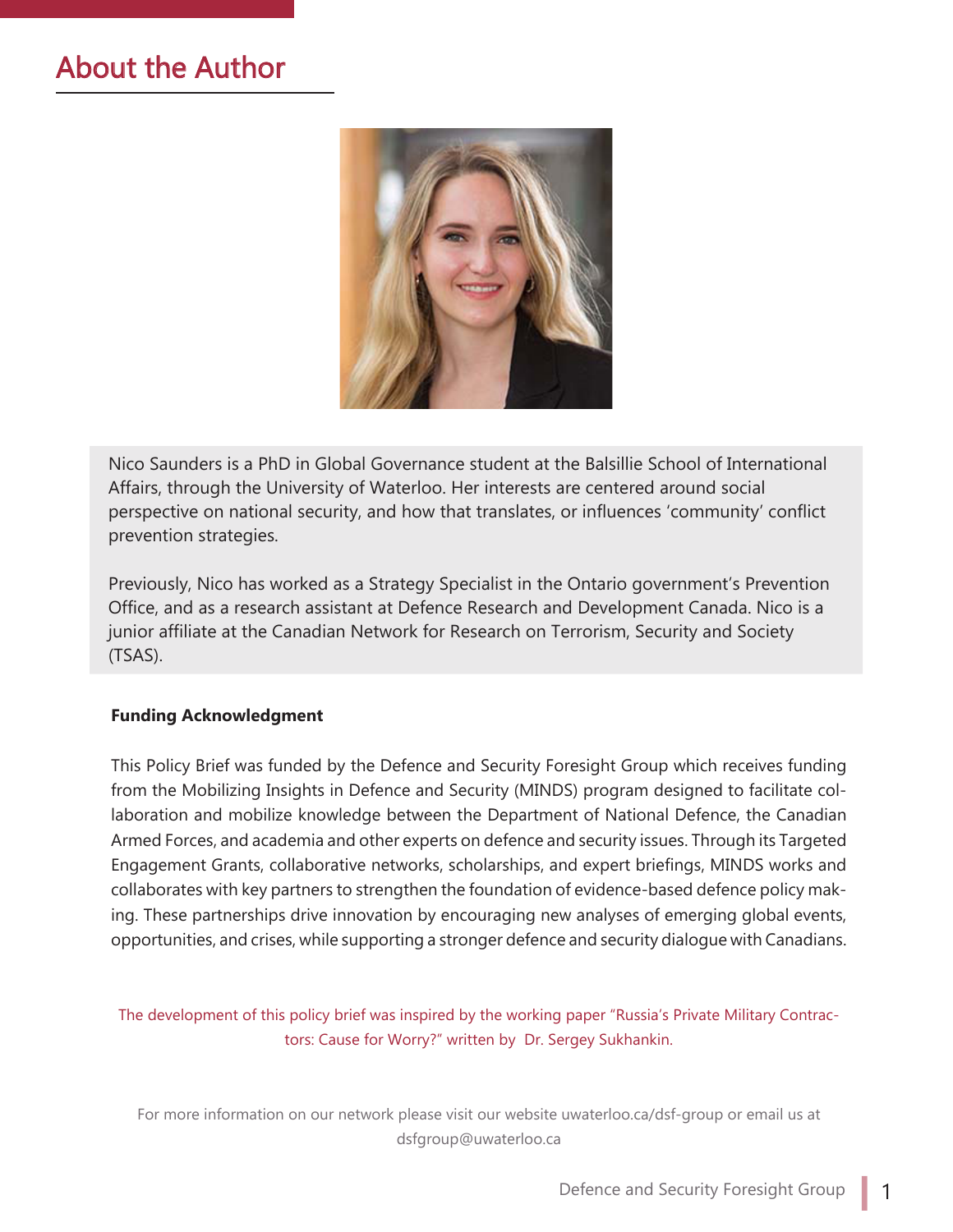#### **Objective:**

To provide an information briefing note for policy practitioners, highlighting key takeaways from the Working Paper 'Russia's Private Military Contractors: Cause for Worry?" authored by Dr. Sergey Sukhankin and Alla Hurska, funded by the Defence and Security Foresight Group (DSFG) through the Mobilizing Insights in Defence and Security (MINDS) program.

### **SUMMARY**

**>** Russian Private Military Contractors (PMCs) should not be considered a significant strategic element in the Russian military toolkit, however, Russian PMCs could be an effective tool against opponents under certain circumstances, such as in combination with regular Russian armed forces and/ or in regions of instability.

**>** Russian PMCs are unlikely to be used against NATO members directly, and instead the main danger to the Western alliance emanates from irregular formations used auxiliary military forces, as demonstrated in Ukraine (2014) and Syria (2015).

**>** There is a discrepancy between the perceived and actual military potential of Russian PMCs such as the Wagner Group, inflating the risk perception in the short-to-mid-term.

**>** Russia is likely to continue testing NATO and its allies through provocations in zones of instability, such as in the Balkans, the Arctic region, and the EU.

#### **BACKGROUND**

**>** PMCs are private companies separate from the government that can provide a variety of protective security services, military support, and/or state building activities for profit.

**>** Russian PMCs, such as the prominent Wagner Group, emerged in the Ukrainian Southeast in 2014, with activities in Syria (2015), the Central African Republic (2018), and Libya and Mozambique (2019).

**>** Western private military and security companies (PMSCs) typically operate on the basis of complete legality and perform non-military functions, with rare exceptions for the use of weaponry in self-defence missions.

**>** Russian PMCs by contrast are prohibited by the Russian Penal code, with the objective of avoiding direct involvement with Russian armed forces, and to perform shadow tasks.

**>** Russian PMCs are a tool of covert power, supported by diplomats, to promote the geo-political and economic interests of Russia.

**>** In the early 2010's the Russian government highlighted the need for Russian PMCs to perform "delicate missions abroad," aligning the domestic PMC industry to protect government and certain oligarch business interests.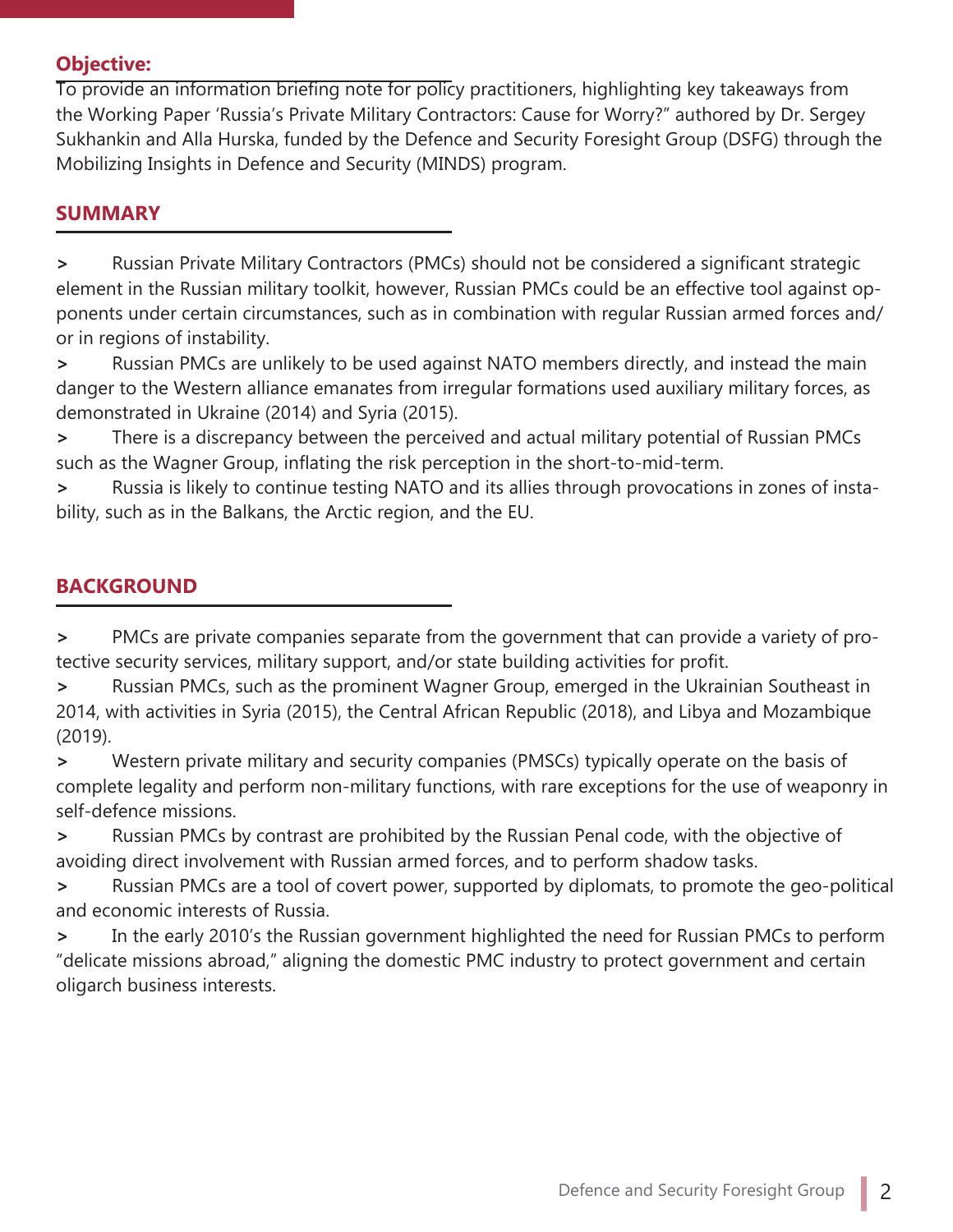#### **ANALYSIS**

#### **Milestones of Russian PMCs**

**>** Russia has relied on non-state actors since the second half of the 16th century, playing a visible role in major regional conflicts to promote its geo-political and economic interests.

**>** Roots of Russia's current PMC industry stem from 1991-2003, with three intertwined groups:

**>** Volunteers' participated in conflicts in 'grey zones' such as South Ossetia, Chechnya, and the Balkans, as a mechanism to build their resumes to later join Western PMCs or private security structures (such as the Wagner Group) in Russia.

**>** 'Private armies' organized in the 1990's resulting from Russian criminal webs and oligarchs (for example Roman Tsepov, leader of 'Baltik-Eskort'), gained military experience in regional conflicts, such as Chechnya. Leaders within 'private armies' were either killed or moved to other private security companies (PSCs).

**>** 'Highly qualified professionals,' with particular attention to the Moran Security Group (founded in 2011), that had a consortium of smaller companies and a broader set of capabilities, such as a marine branch. Members related to Moran have been linked to the Wagner Group.

#### **Wagner Group**

**>** The most prominent Russian PMC, operating from 2014 - 2020 in Ukraine, Syria, Libya, and Mozambique.

**>** Wagner's role varies in different missions, however, can include various tasks associated with para-military and non-military missions.

**>** The Ukrainian chapter of the Wagner Group's history participating in all major engagements became a significant marketing and training tool and enhanced its ability to secure more economically lucrative missions in Syria (2015).

**>** The Wagner Group's reputation was built on their involvement in Ukraine and Syria.

**>** Although risk against and within NATO members and the Western alliance does exist, the perception propagated by Russian and Western media on Wagner's actual capabilities is inflated.

#### **Implications and Threats (Actual and Potential) to Western Alliance**

**>** Western PMCs are outcompeted by Russian PMCs due to competitive pricing and good relations with local/regional governments to win contracts.

**>** Due to the structural weaknesses demonstrated in Sub-Saharan Africa, such as poor coordination, substantial loss of manpower, and withdrawal from frontline zones, the Wagner Group's actual capabilities are assessed as a low threat to Western allies in the short-to-mid-term.

**>** Russia delegates PMCs with certain functions, and although effective on the tactical/operative level, functioning as an informal, expendable armed forces, they are currently not structurally designed, or resourced, to play a strategic role in Russia's military thinking.